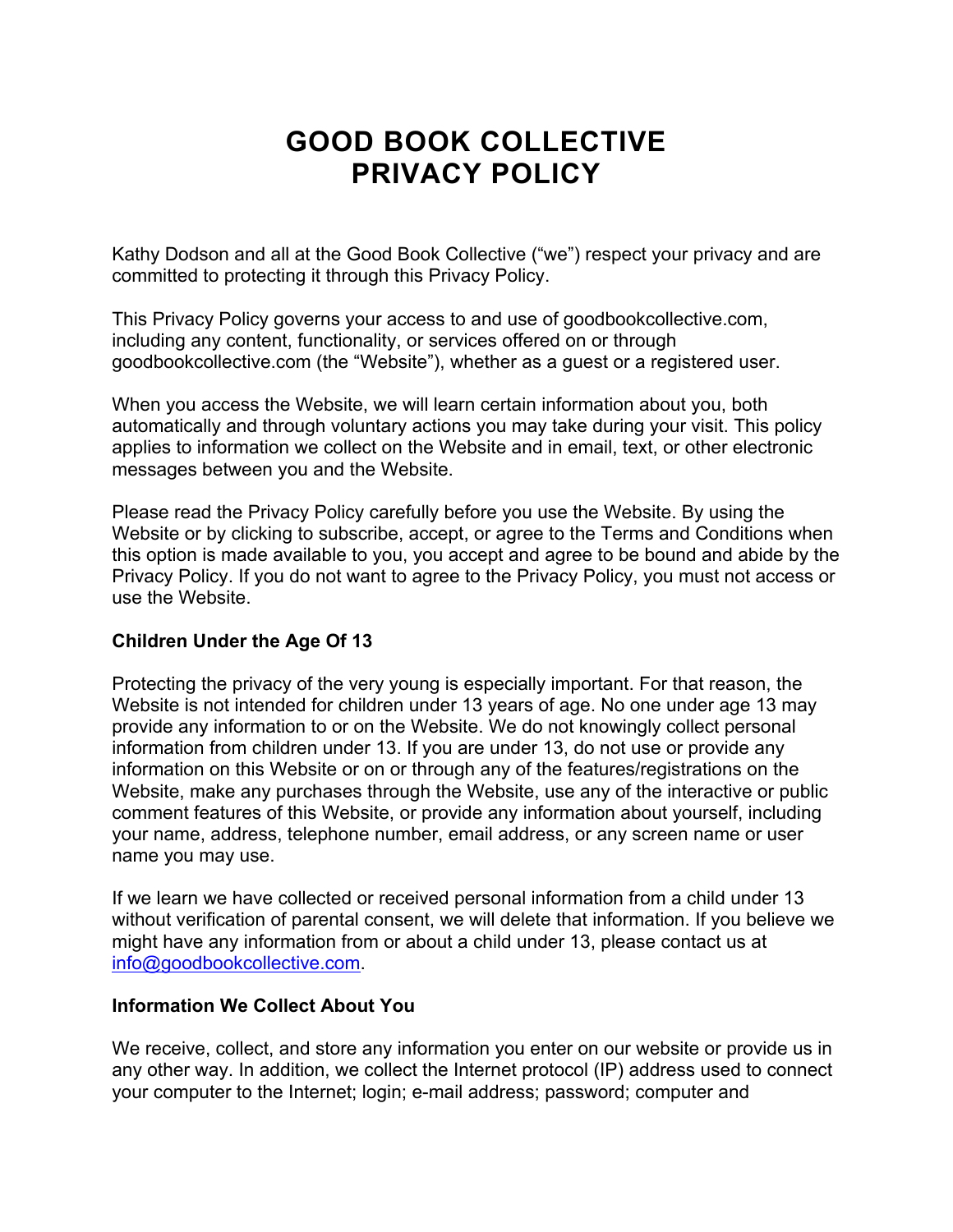connection information and purchase history. We may use software tools to measure and collect session information, including page response times, length of visits to certain pages, page interaction information, and methods used to browse away from the page. We also collect personally identifiable information (including name, email, password, communications); payment details (including credit card information), comments, feedback, product reviews, recommendations, and personal profile.

When you access the Website, we will learn certain information about you during your visit. Here are the three main ways we collect and use information:

Information You Provide to Us. The Website provides various places for users to provide information. We collect information that users provide by filling out forms on the Website, communicating with us via the contact forms, responding to surveys, search queries on our search feature, providing comments or other feedback, and providing information when ordering a product or service via the Website.

We use the information you provide to us to deliver the requested product and/or service, to improve our overall performance, and to provide you with offers, promotions, and information.

Information We Collect Through Automatic Data Collection Technology. As you navigate through our Website, we may use automatic data collection technologies including Google Analytics to collect certain information about your equipment, browsing actions, and patterns. This will generally include information about your location, your traffic pattern through the website, and any communications between your computer and this Website. Among other things, we will collect data about the type of computer you use, your Internet connection, your IP address, your operating system, and your browser type.

The information we collect automatically is used for statistical data and will not include personal information. We use this data to improve our Website and our service offerings. To the extent that you voluntarily provide personal information to us, our systems will associate the automatically collected information with your personal information.

When you conduct a transaction on our website, as part of the process, we collect personal information you give us such as your name, address, and email address. Your personal information will be used for the specific reasons stated above only.

We collect such Non-personal and Personal Information for the following purposes:

- 1. To provide and operate the services,
- 2. To provide our Users with ongoing customer assistance and technical support,
- 3. To be able to contact our Visitors and Users with general or personalized service-related notices and promotional messages,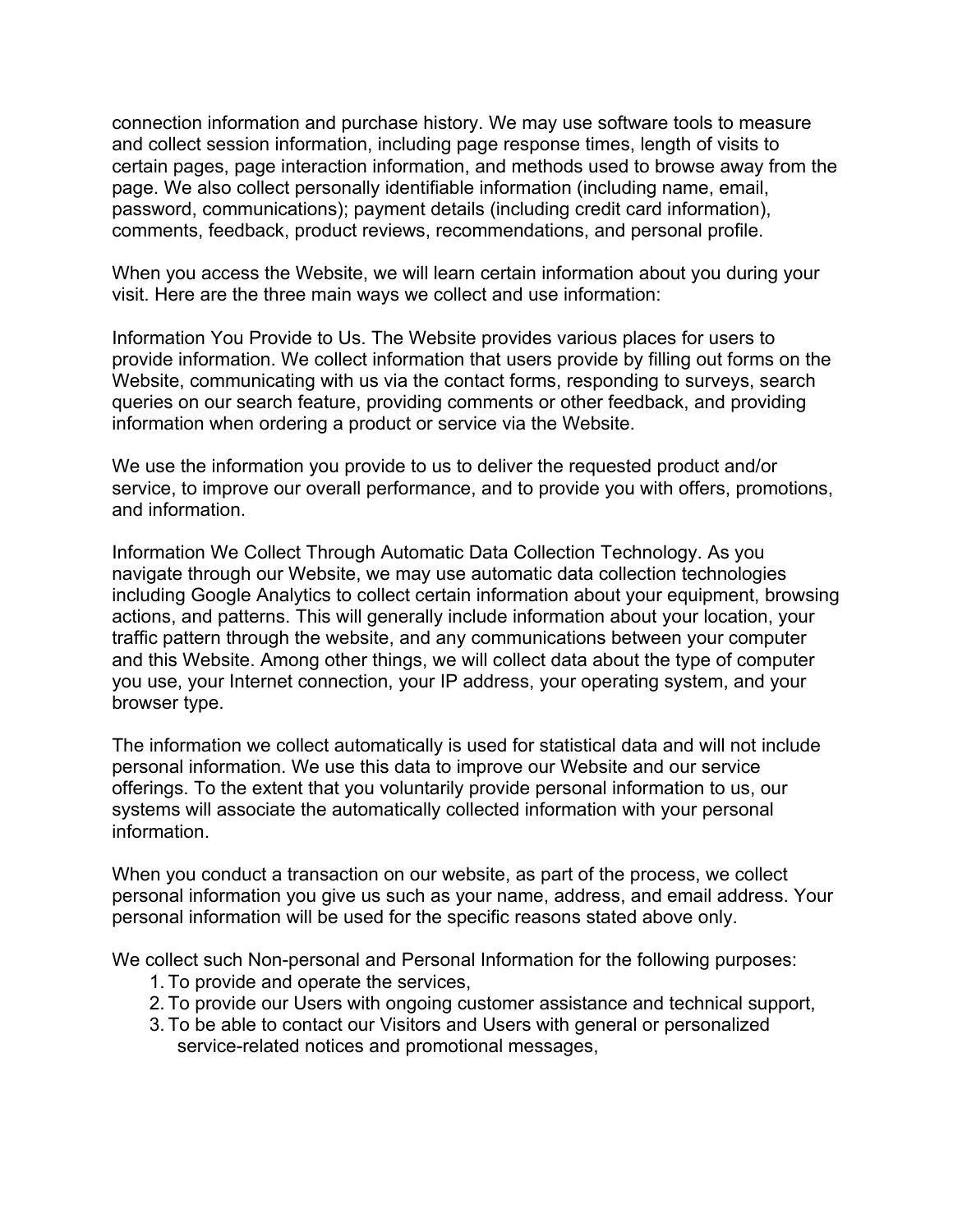- 4. To create aggregated statistical data and other aggregated and/or inferred Nonpersonal Information, which we or our business partners may use to provide and improve our respective services,
- 5. To comply with any applicable laws and regulations.

Users can always refuse to supply personal identification information. This may prevent you from engaging in certain Site related activities.

## **Use of Cookies and Pixels**

Similar to other commercial websites, our website utilizes a standard technology called "cookies" and server logs to collect information about how our site is used. Information gathered through cookies and server logs may include the date and time of visits, the pages you view, time spent at our site, and the websites visited just before and just after our own, as well as your IP address.

A cookie is a very small text document, which often includes an anonymous unique identifier. When you visit a website, that site's computer asks your computer for permission to store this file in a part of your hard drive specifically designated for cookies. This "cookie" records how you move around a website so that when you revisit that website, it can present tailored options based on the information stored about your last visit. Cookies can also be used to analyze traffic and for advertising and marketing purposes.

Cookies are used by nearly all websites and do not harm your system. If you want to check or change what types of cookies you accept, this can usually be altered within your browser settings. You can block cookies at any time by activating the setting on your browser that allows you to refuse the setting of all or some cookies. However, if you use your browser settings to block all cookies (including essential cookies) you may not be able to access all or parts of the site.

We reserve the right to use technological equivalents of cookies, including social media pixels. These pixels allow social media sites to track visitors to outside websites so as to tailor advertising messages users see while visiting that social media website. The Company reserves the right to use these pixels in compliance with the policies of the various social media sites.

## **Communication and Email Information**

We may contact you to notify you regarding your account, to troubleshoot problems with your account, to resolve a dispute, to collect fees or monies owed, to poll your opinions through surveys or questionnaires, to send updates about our company, or as otherwise necessary to contact you to enforce our User Agreement, applicable national laws, and any agreement we may have with you. For these purposes we may contact you via email, telephone, text messages, and postal mail.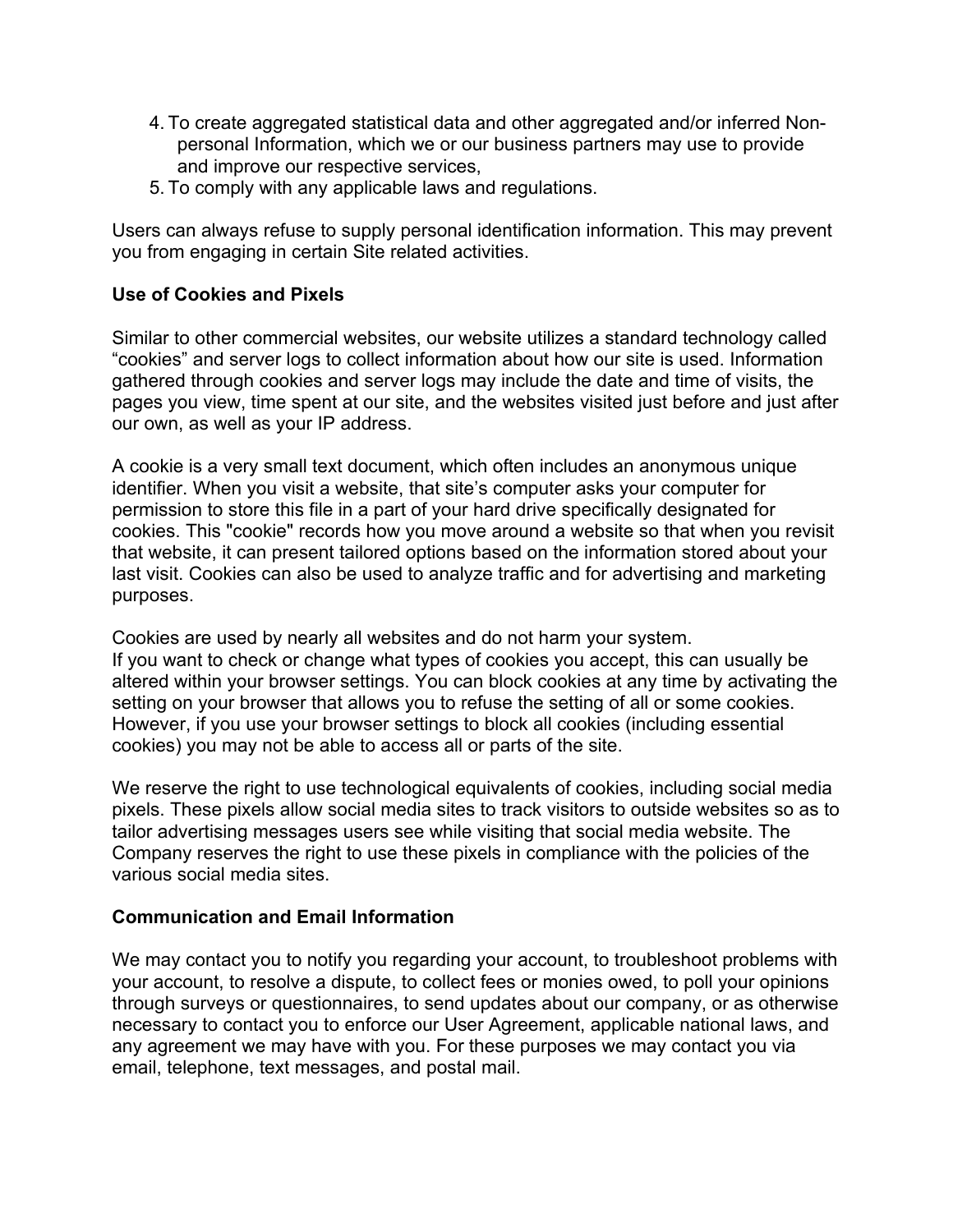If you choose to correspond with us through email, we may retain the content of your email messages together with your email address and our responses. We provide the same protections for these electronic communications that we employ in the maintenance of information received online, mail, and telephone. This also applies when you register for our website, sign up through any of our forms using your email address, or make a purchase on this site. For further information see the email policies below.

## **Email Policies**

We are committed to keeping your e-mail address confidential. We do not sell, rent, or lease our subscription lists to third parties, and will not disclose your email address to any third parties except as allowed in the section titled Disclosure of Your Information.

We will maintain the information you send via email in accordance with applicable federal law.

In compliance with the CAN-SPAM Act, all e-mails sent from our organization will clearly state who the email is from and provide clear information on how to contact the sender. In addition, all email messages will also contain concise information on how to remove yourself from our mailing list so that you receive no further email communication from us.

Our emails provide users the opportunity to opt-out of receiving communications from us and our partners by reading the unsubscribe instructions located at the bottom of any email they receive from us at any time.

Users who no longer wish to receive our newsletter or promotional materials may optout of receiving these communications by clicking on the unsubscribe link in the email.

#### **How and Why We Collect Information**

We collect your information in order to record and support your participation in the activities you select. If you register to download a book or resources, sign up for our newsletter, and/or purchase a product from us, we collect your information. We use this information to track your preferences and to keep you informed about the products and services you have selected to receive and any related products and/or services. As a visitor to this Website, you can engage in most activities without providing any personal information. It is only when you seek to download resources and/or register for services that you are required to provide information.

If you are in the European Union and opt to receive any free resources, participate in any free training programs, register for a webinar, register for a live event, register for a seminar, or purchase any products sold on this Website, we will only enroll you to receive our free email newsletter if you affirmatively consent to it. If you do not wish to receive this newsletter, you can unsubscribe anytime. We include an "unsubscribe" link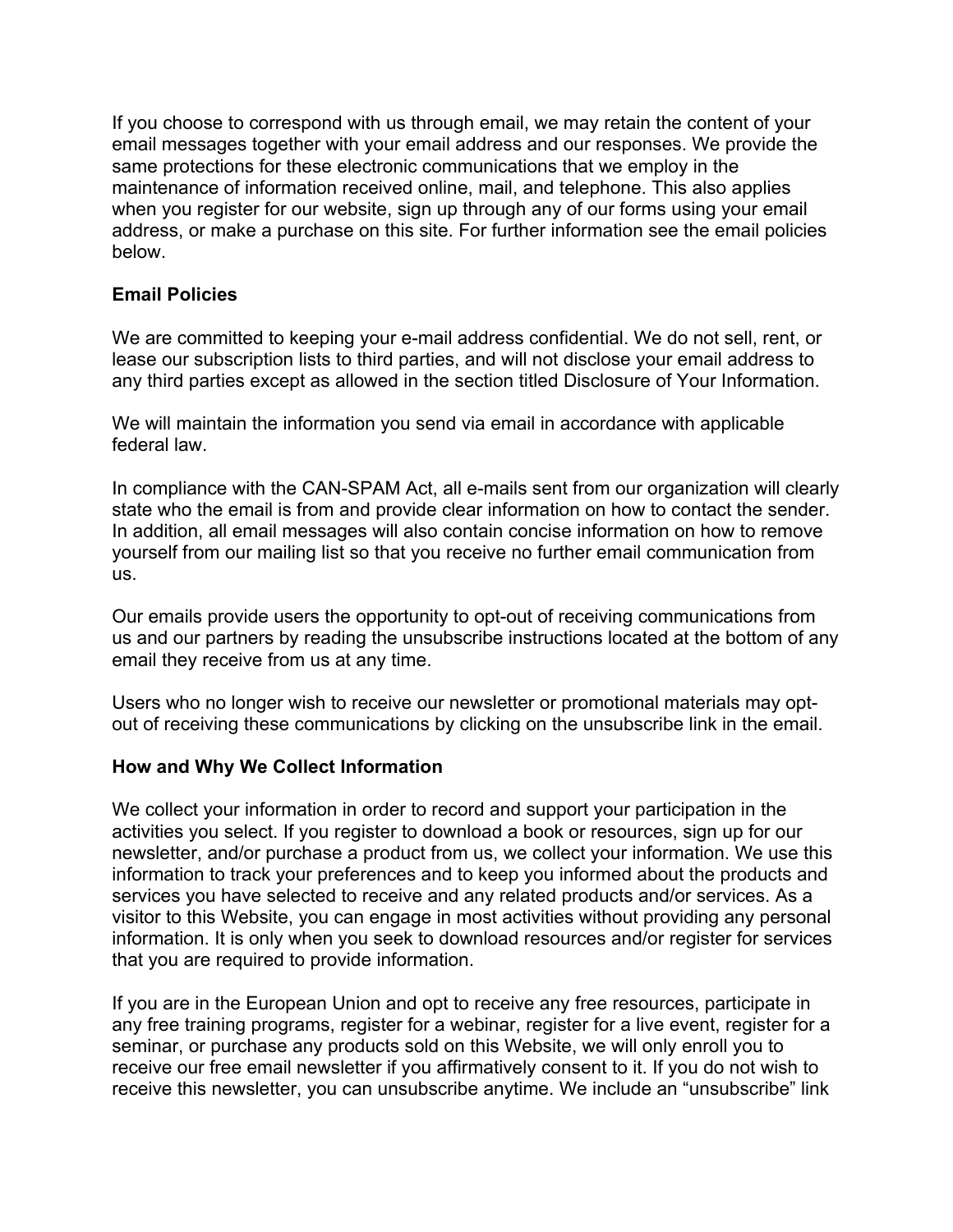at the bottom of every email we send. If you ever have trouble unsubscribing, you can send an email to hello@savannahgilbo.com requesting to unsubscribe from future emails.

## **How Do We Use the Information That You Provide to Us?**

We use personal information for purposes of presenting our Website and its contents to you, providing you with information, providing you with offers for products and services, providing you with information about your subscriptions and products, carrying out any contract between you and us, administering our business activities, providing customer service, and making available other items and services to our customers and prospective customers.

From time-to-time, we may use the information you provide to us to display advertisements to you that are tailored to your personal characteristics, interests, and activities.

## **Sharing, Use and Disclosure of Your Information**

Our company is hosted on the Wix.com platform. Wix.com provides us with the online platform that allows us to sell our products and services to you. Your data may be stored through Wix.com's data storage, databases and the general Wix.com applications. They store your data on secure servers behind a firewall.

All direct payment gateways offered by Wix.com and used by our company adhere to the standards set by PCI-DSS as managed by the PCI Security Standards Council, which is a joint effort of brands like Visa, MasterCard, American Express and Discover. PCI-DSS requirements help ensure the secure handling of credit card information by our store and its service providers.

As a general rule, we do not sell, rent, lease or otherwise transfer any information collected whether automatically or through your voluntary action.

We may disclose your personal information to our subsidiaries, affiliates, and service providers for the purpose of providing our services to you.

We may disclose your personal information to a third party, including a lawyer or collection agency, when necessary to enforce our terms of service or any other agreement between you and the us.

We may provide your information to any successor in interest in the event of a merger, divestiture, restructuring, reorganization, dissolution, or other sale or transfer of some or all of our assets and/or business.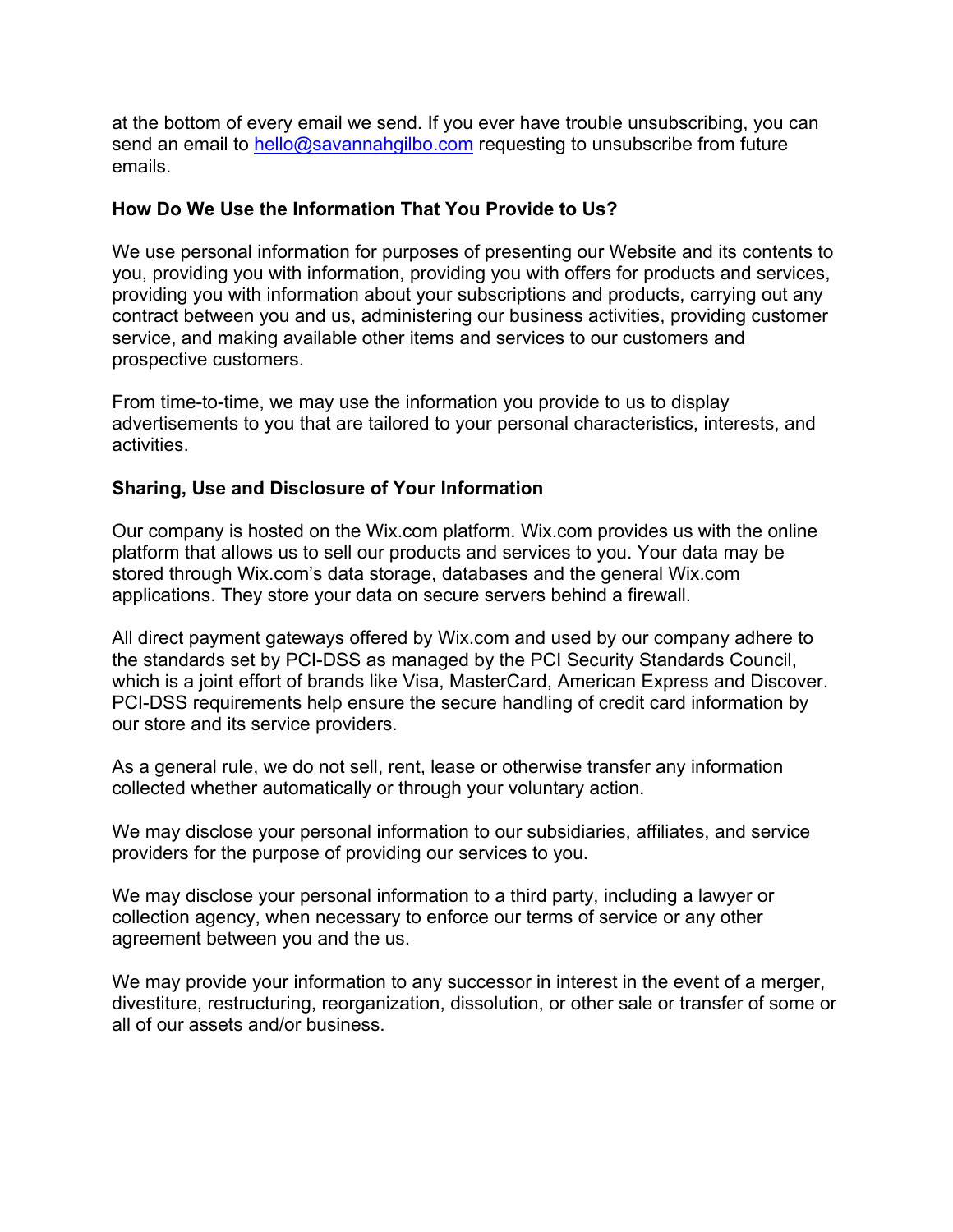We may disclose information when legally compelled to do so, in other words, when we, in good faith, believe that the law requires it or for the protection of our legal rights or when compelled by a court or other governmental entity to do so.

### **How Do We Protect Your Information and Secure Information Transmissions?**

We employ commercially reasonable methods to ensure the security of the information you provide to us and the information we collect automatically. This includes using standard security protocols and working only with reputable third-party vendors.

Email is not recognized as a secure medium of communication. For this reason, we request that you do not send private information to us by email. However, doing so is allowed, but at your own risk.

Some of the information you may enter on our website may be transmitted securely via a secure medium known as Secure Sockets Layer, or SSL.

Credit Card information and other sensitive information is never transmitted via email.

We may use software programs to create summary statistics, which are used for such purposes as assessing the number of visitors to the different sections of our site, what information is of most and least interest, determining technical design specifications, and identifying system performance or problem areas.

For site security purposes and to ensure that this service remains available to all users, we use software programs to monitor network traffic to identify unauthorized attempts to upload or change information, or otherwise cause damage.

## **Privacy Policy Changes**

We reserve the right to modify this privacy policy at any time, so please review it frequently. Changes and clarifications will take effect immediately upon their posting on the website. If we make material changes to this policy, we will notify you here that it has been updated, so that you are aware of what information we collect, how we use it, and under what circumstances, if any, we use and/or disclose it.

It is our policy to post any changes we make to our privacy policy on this page. If we make material changes to how we treat our users' personal information, we will notify you by email to the email address specified in your account and/or through a notice on the Website home page. The date the privacy policy was last revised is identified at the bottom of the page. You are responsible for ensuring we have an up-to-date active and deliverable email address for you, and for periodically visiting our Website and this privacy policy to check for any changes.

Visitors' GDPR Rights